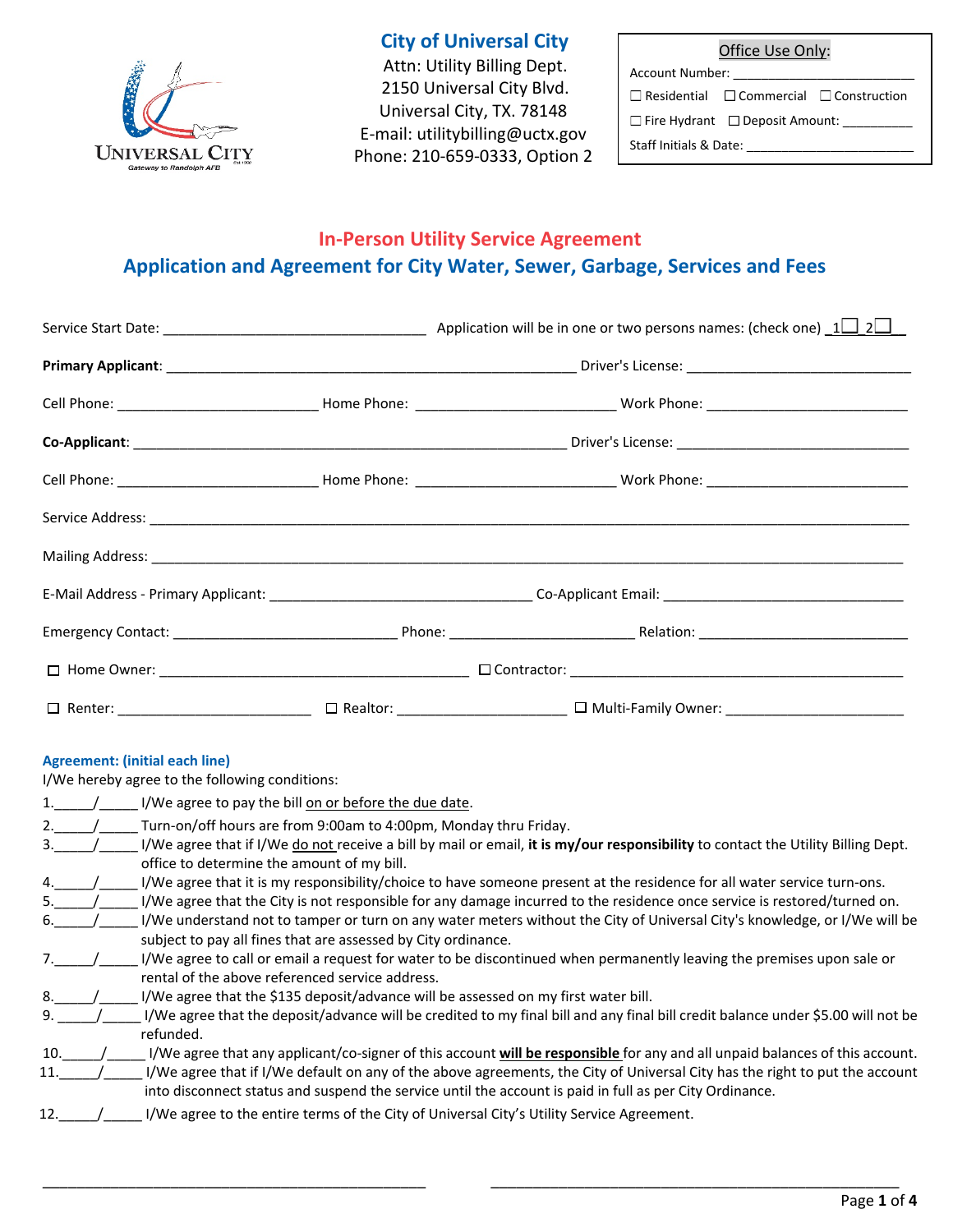#### **REQUEST FOR ACCOUNT RECORDS CONFIDENTIALITY**

The Texas Utility Code, Section 182.052, provides that a government-operated utility which provides water, wastewater, drainage, sewer, gas, and electricity for compensation may not disclose personal information in a customer's account or record. **IF** the customer requests, **IN WRITING,** the utility may disclose their personal information. Personal information, as defined by House Bill 872 (effective date 09-1-2021) means an individual's address, telephone number or Social Security Number/Driver's License number, utility usage or amounts billed.

If this is your intention that the above information in your account records is **be made public**, please mark below, and complete the bottom portion of this form.

\_\_\_\_\_/\_\_\_\_\_ I/We, the undersigned, hereby request that my/our account or records at the City of Universal City Utility Department be disclosed, as permitted by the Texas Utility Code.

Please list below any business partner, and/or other persons whom you give authorization to view or have access to your account:

| Name: | Phone: | <b>Relationship</b> |
|-------|--------|---------------------|
|       |        |                     |
| Name: | Phone: | Relationship.       |

\_\_\_\_\_\_\_\_\_\_\_\_\_\_\_\_\_\_\_\_\_\_\_\_\_\_\_\_\_\_\_\_\_\_\_\_\_\_\_\_\_\_\_\_\_\_\_\_\_\_\_\_\_\_\_\_\_\_\_\_\_\_\_\_\_\_\_\_\_\_\_\_\_\_\_\_\_\_\_\_\_\_\_\_\_\_\_\_\_\_\_\_\_\_\_\_\_\_\_\_\_\_\_\_\_\_\_\_\_\_\_\_

\_\_\_\_\_\_\_\_\_\_\_\_\_\_\_\_\_\_\_\_\_\_\_\_\_\_\_\_\_\_\_\_\_\_\_\_\_\_\_\_\_\_\_\_\_\_\_\_\_\_\_\_\_\_\_\_\_\_\_\_\_\_\_\_\_\_\_\_\_\_\_\_\_\_\_\_\_\_\_\_\_\_\_\_\_\_\_\_\_\_\_\_\_\_\_\_\_\_\_\_\_\_\_\_\_\_\_\_\_\_\_\_

\_\_\_\_\_\_\_\_\_\_\_\_\_\_\_\_\_\_\_\_\_\_\_\_\_\_\_\_\_\_\_\_\_\_\_\_\_\_\_\_\_\_\_\_\_\_\_\_\_\_\_\_\_\_\_\_\_\_\_\_\_\_\_\_\_\_\_\_\_\_\_\_\_\_\_\_\_\_\_\_\_\_\_\_\_\_\_\_\_\_\_\_\_\_\_\_\_\_\_\_\_\_\_\_\_\_\_\_\_\_\_\_

Additional Information or Notes: \_\_\_\_\_\_\_\_\_\_\_\_\_\_\_\_\_\_\_\_\_\_\_\_\_\_\_\_\_\_\_\_\_\_\_\_\_\_\_\_\_\_\_\_\_\_\_\_\_\_\_\_\_\_\_\_\_\_\_\_\_\_\_\_\_\_\_\_\_\_\_\_\_\_\_\_\_\_\_\_\_\_\_\_\_

**ENFORCEMENT**: IF THE CUSTOMER FAILS TO COMPLY WITH THE TERMS OF THIS SERVICE AGREEMENT, THE CITY'S WATER SYSTEM SHALL TERMINATE THE WATER SERVICE AND ALSO RETAIN THE RIGHT TO CLOSE OUT THE UTILITY ACCOUNT IF PAYMENT IS DELIQUENT (THIS WILL RESULT IN A NEW DEPOSIT BEING DUE). THE CUSTOMER SHALL PAY ANY EXPENSES ASSOCIATED WITH THE ENFORCEMENT OF THIS AGREEMENT. **(If this account goes into disconnect status, whether the water is already off or not, I/we understand that there will be a new reconnection/administrative fee charged to the account).**

\_\_\_\_\_\_\_\_\_\_\_\_\_\_\_\_\_\_\_\_\_\_\_\_\_\_\_\_\_\_\_\_\_\_\_\_\_\_\_\_\_\_\_\_\_\_\_\_\_\_\_\_ \_\_\_\_\_\_\_\_\_\_\_\_\_\_\_\_\_\_\_\_\_

\_\_\_\_\_\_\_\_\_\_\_\_\_\_\_\_\_\_\_\_\_\_\_\_\_\_\_\_\_\_\_\_\_\_\_\_\_\_\_\_\_\_\_\_\_\_\_\_\_\_\_\_ \_\_\_\_\_\_\_\_\_\_\_\_\_\_\_\_\_\_\_\_\_

**PRIMARY** Applicant Signature Date

**CO-APPLICANT** Signature **Date** Date Date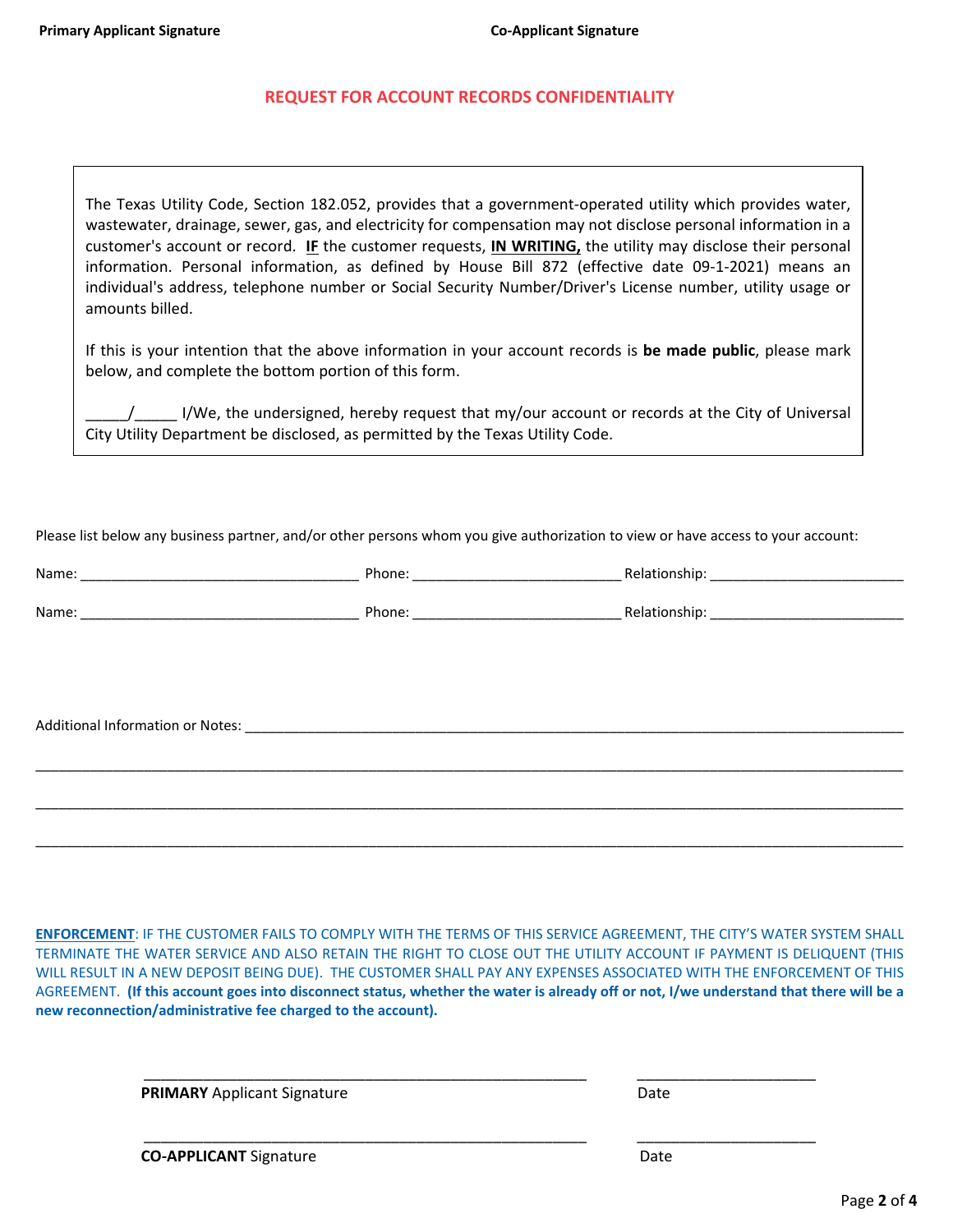## **City of Universal City Utility Service Agreement**

**Purpose:** The City of Universal City is responsible for protecting the drinking water supply from contamination or pollution which could result from improper system construction or configuration on your side of the meter (Retail Connection). This service agreement is notification of the restrictions which are in place to provide this protection. The Public Works Department enforces these restrictions to ensure the public health and welfare. Each retail customer (you) must sign this agreement before the City will begin service. In addition, when service to an existing retail connection has been suspended or terminated, the water system will not re-establish service unless it has a signed copy of this Utility Service Agreement.

**Restrictions:** The following unacceptable practices are prohibited by State regulations.

- **A.** No direct connection between the public drinking water supply and a potential source of contamination is permitted. Potential sources of contamination shall be isolated from the public water system by an airgap or an appropriate backflow prevention device.
- **B.** No cross-connection between the public drinking water supply and a private water system is permitted. These potential threats to the public drinking water supply shall be eliminated at the service connection by the installation of an airgap or a reduced pressure-zone backflow prevention device.
- **C.** No connection which allows water to be returned to the public drinking water supply is permitted.
- **D.** No pipe or pipe fitting which contains more than 8.0% lead may be used for the installation or repair of plumbing at any connection which provides water for human use.
- **E.** No solder or flux which contains more than 0.2% lead can be used for the installation or repair of plumbing at any connection which provides water for human use.

**Service Agreement:** The following are the terms of the service agreement between the City of Universal City and the Customer.

- **A.** The City will maintain a copy of this agreement for as long as the Customer and/or the premises are connected to the Universal City water system.
- **B.** The Customer shall allow the property to be inspected for possible cross-connections and other potential contamination hazards. These inspections shall be conducted by the City or its designated agent prior to initiating new water service, when there is reason to believe that cross-connections or other potential contamination hazards exist, or after any major changes to the private water distribution facilities. The inspections shall be conducted during the Water System's normal business hours.
- **C.** The City shall notify the Customer in writing of any cross-connection or other potential contamination hazard which has been identified during the initial inspection or the period reinspection.
- **D.** The Customer shall immediately remove or adequately isolate any potential cross-connections or other potential contamination hazards on his/her premises.
- **E.** The Customer shall, at their own expense, properly install, test, and maintain any backflow prevention device required by the City. Copies of all testing and maintenance records shall be provided to the Public Works Department.
- **F.** The Customer is liable for contamination to their property or to the public water supply if the Customer causes the contamination to occur. The Customer shall immediately notify the City if the Customer causes any contamination.
- **G.** The Customer shall hold the City harmless from any and all claims or demands for damages to real or personal property occurring from the point the Customer ties onto the water meter to the final destination of the line installed by the Customer. The Customer agrees to grant to the City an easement of right-of-way for the purpose of installing, maintaining, and operating such pipelines, meters, valves and any other equipment which may be deemed necessary for the City on City forms required by the City.
- **H.** The City shall have the right to locate a water meter and any pipe necessary to connect the meter on the property of the Customer at a point to be chosen by the City. The City shall always have access to its property and equipment located upon the Customer's premises for any purpose connected with or in the furtherance of its business operations and upon discontinuance of service shall have the right to remove any of its property from Customer's premises.

**Enforcement:** If the Customer fails to comply with the terms of this service agreement, the City shall, at its option, either terminate service or properly install, test and maintain an appropriate backflow prevention device at the service connection. Any expenses associated with the enforcement of this agreement shall be billed to the Customer.

\_\_\_\_\_\_\_\_\_\_\_\_\_\_\_\_\_\_\_\_\_\_\_\_\_\_\_\_\_\_\_\_\_\_\_\_\_\_\_\_ \_\_\_\_\_\_\_\_\_\_\_\_\_\_\_\_\_\_\_\_\_\_\_\_\_\_\_\_\_\_\_\_\_\_\_\_\_\_\_\_

\_\_\_\_\_\_\_\_\_\_\_\_\_\_\_\_\_\_\_\_\_\_\_\_\_\_\_\_\_\_\_\_\_\_\_\_\_\_\_\_ \_\_\_\_\_\_\_\_\_\_\_\_\_\_\_\_\_\_\_\_\_\_\_\_\_\_\_\_\_\_\_\_\_\_\_\_\_\_\_\_

\_\_\_\_\_\_\_\_\_\_\_\_\_\_\_\_\_\_\_\_\_\_\_\_\_\_\_\_\_\_\_\_\_\_\_\_\_\_\_\_ \_\_\_\_\_\_\_\_\_\_\_\_\_\_\_\_\_\_\_\_\_\_\_\_\_\_\_\_\_\_\_\_\_\_\_\_\_\_\_\_

**Primary Applicant**/Customer Name – Print **Co-Applicant**/Customer Name – Print

**Primary Applicant**/Customer Name – Signature **Co-Applicant**/Customer Name – Signature

**Date Date**

**\*\*\*By signing above, I/We have read and acknowledged all the information provided on all pages 1, 2 and 3 \*\*\***